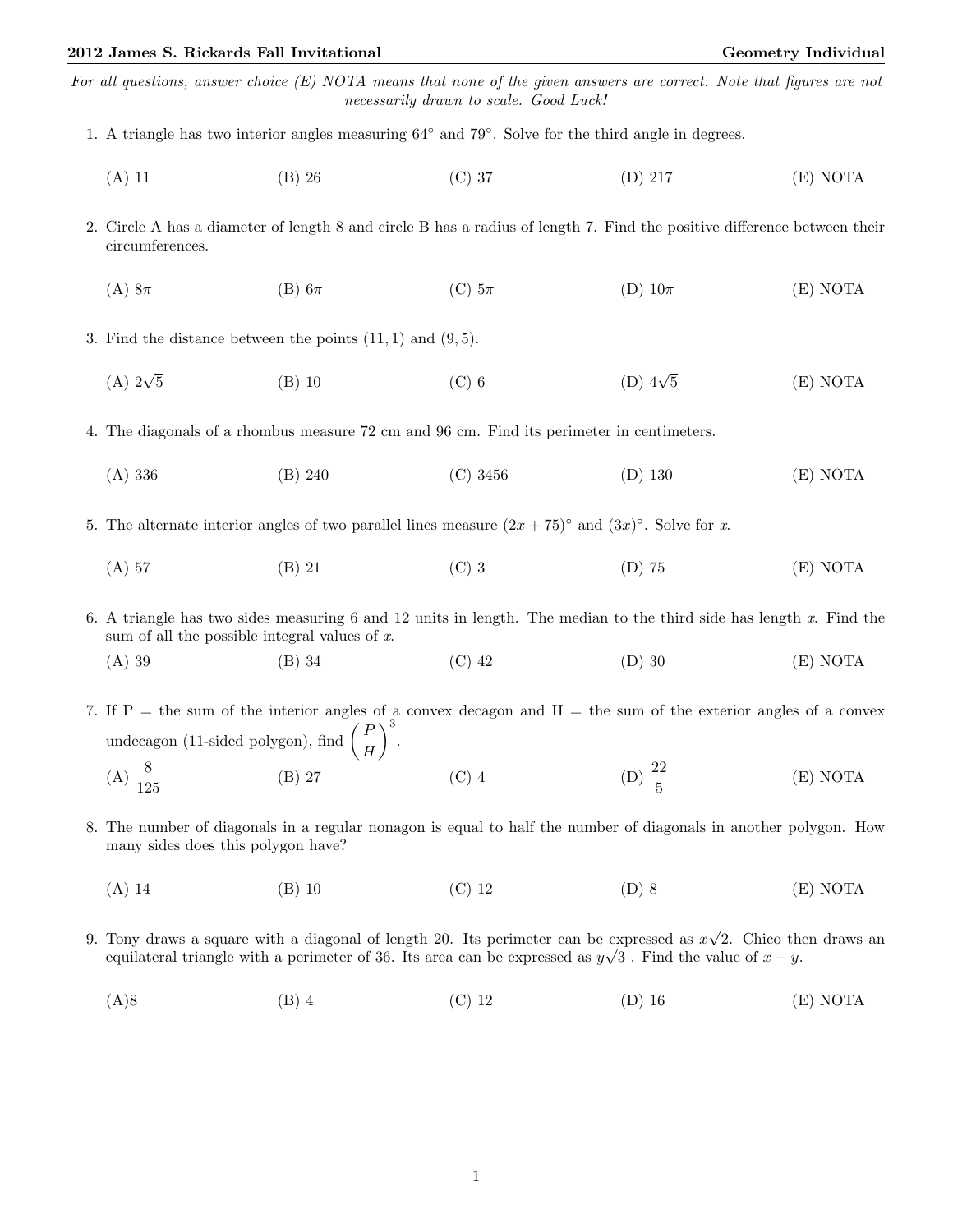10. In  $\triangle CAB$ , both ∠ABC and ∠BDC measure 90°. If  $\overline{AB}$  measures 6 units and  $\overline{AD}$  measures 3 units, find  $\overline{BD}$ .



(A)  $3\sqrt{3}$ (B) 9 (C)  $3\sqrt{5}$ (D)  $3\sqrt{2}$ (E) NOTA

11. Using the same information pertaining to Triangle CAB in the previous problem, find  $\overline{BC}$ .

- (A) 9 (B)  $3\sqrt{2}$  $(C)$  6 $\sqrt{3}$ 3 (D) 3 (E) NOTA
- 12. Given that DC is tangent to the circle at point C, solve for  $\overline{DE}$ .



- 13. The ratio of the areas between two similar triangles is 9:64. What is the ratio between two corresponding side lengths of the two similar triangles?
	- (A) 3:8 (B) 2:9 (C) 4:7 (D) 2:12 (E) NOTA

14. The sine of an angle in a right triangle is  $\frac{5}{13}$ . Find the tangent of that same angle.

- (A)  $\frac{5}{12}$ (B)  $\frac{12}{13}$ (C)  $\frac{13}{5}$ (D)  $\frac{12}{5}$ (E) NOTA
- 15. Kavitha cuts her circular potato cake-patty 8 times. What is the maximum number of pieces she can make? (A) 81 (B) 64 (C) 36 (D) 100 (E) NOTA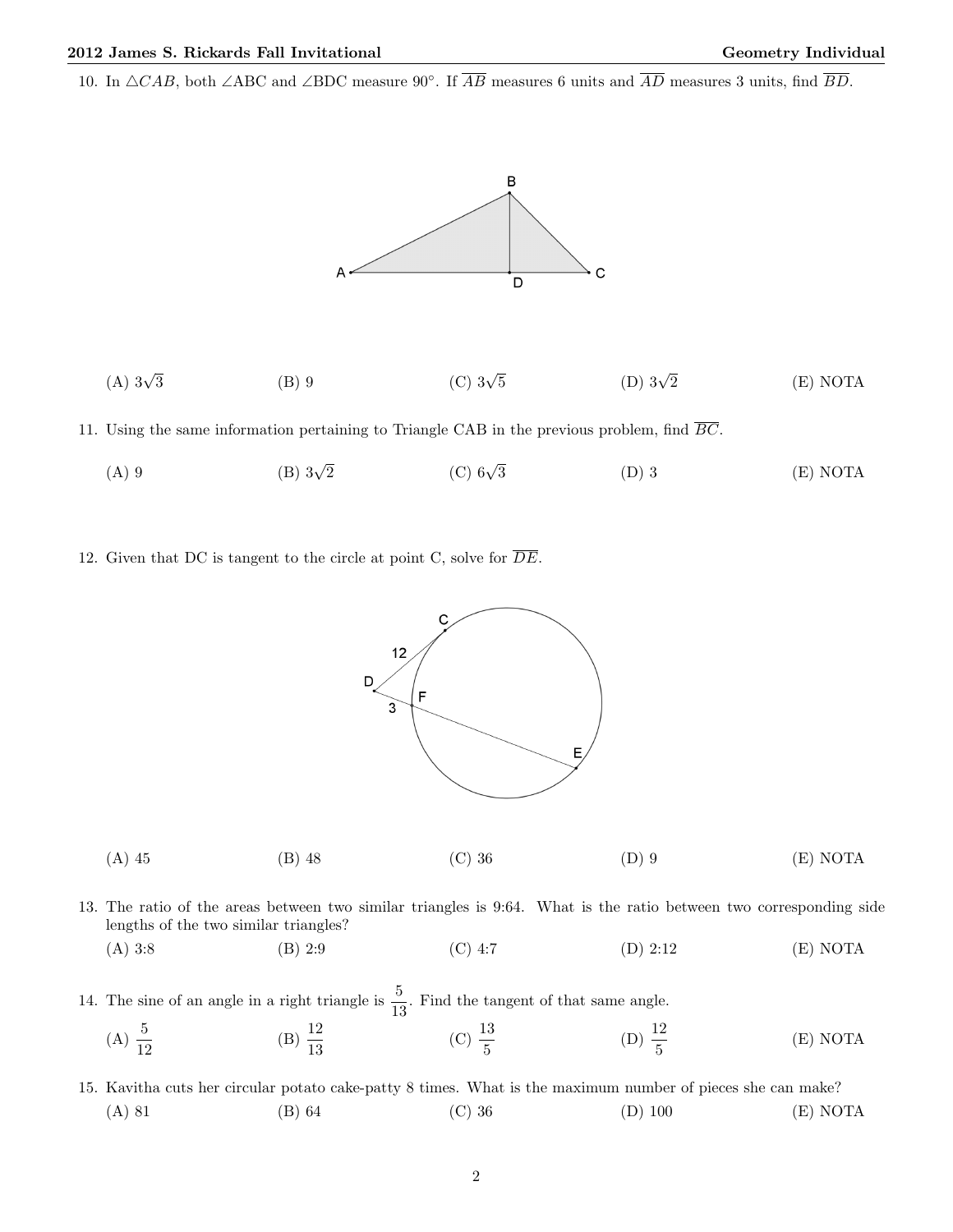## 2012 James S. Rickards Fall Invitational Christian Communication Ceometry Individual Geometry Individual

- 16. A trapezoid has bases of length x and 4. Let P and H be points on opposite legs of the trapezoid. PH is parallel to the bases and divides the trapezoid into two quadrilaterals of the same area. Given that the length of PH is 6, find the length of x.
	- $(A)$  6 $\sqrt{3}$  $(B)$  7 $\sqrt{3}$ (C)  $2\sqrt{14}$ (D)  $5\sqrt{5}$ 5 (E) NOTA
- 17. Linda wins an autographed sphere shaped tennis ball that's perfectly inscribed within a cube shaped box. If the side length of the box is 16 units, find the surface area of Linda's tennis ball.  $0.48$

(A) 
$$
512\pi
$$
 units<sup>2</sup> (B)  $\frac{2048}{3}\pi$  units<sup>2</sup> (C)  $256\pi$  units<sup>2</sup> (D)  $1024\pi$  units<sup>2</sup> (E) NOTA

18. Points (6, −1), (−5, 5), (−3, 4), and (1, 7) are vertices of a polygon. Find its area. (A) 57 (B) 24 (C) 28 (D) 48 (E) NOTA

- 19. Quadrilateral LMNO is circumscribed around circle P. Given that MN = 13 and OL = 17, find the perimeter of this quadrilateral.
	- (A) 80 (B) 110 (C) 120 (D) 60 (E) NOTA
- 20. In triangle ABC, ∠CAB measures 60°. The angle bisector of this angle intersects side CB at point D and  $\overline{CD}$  is 4 units in length. If the angle bisector is also a median and an altitude of this triangle, find the area of an inscribed circle.
	- (A)  $\frac{16}{3}\pi$  units<sup>2</sup> (B)  $8\pi$  units<sup>2</sup> (C)  $4\pi$  units<sup>2</sup> (D)  $\frac{64}{9}\pi$  units<sup>2</sup> (E) NOTA
- 21. Alex folds a rectangular sheet of paper about  $\overline{EF}$  so that point A coincides with G.  $\overline{AB}$  has a length of 5, while  $\overline{BG}$  has a length of 2. Find the length of  $\overline{AF}$ .



- 22. A rectangular prism has a total surface area of 14 and the length of the longest diagonal within the prism measures 8 units. Find the square of the sum of the height, width, and length. (A) 78 (B) 177 (C) 71 (D) 81 (E) NOTA
	-
- 23. The frustrum of a cone has bases with area of  $25\pi$  and  $\pi$  with a height of 12 units. Find the volume of this frustrum. (A)  $104\pi$  units<sup>3</sup> (B)  $124\pi$  units<sup>3</sup> (C)  $119.2\pi$  units<sup>3</sup> (D)  $116\pi \ units^3$ (E) NOTA
- 24. Two angles that are supplementary measure  $(15x + 70)°$  and  $(5x + 10)°$ . Solve for the greater angle in degrees.
	- (A) 35 (B) 75 (C) 65 (D) 145 (E) NOTA